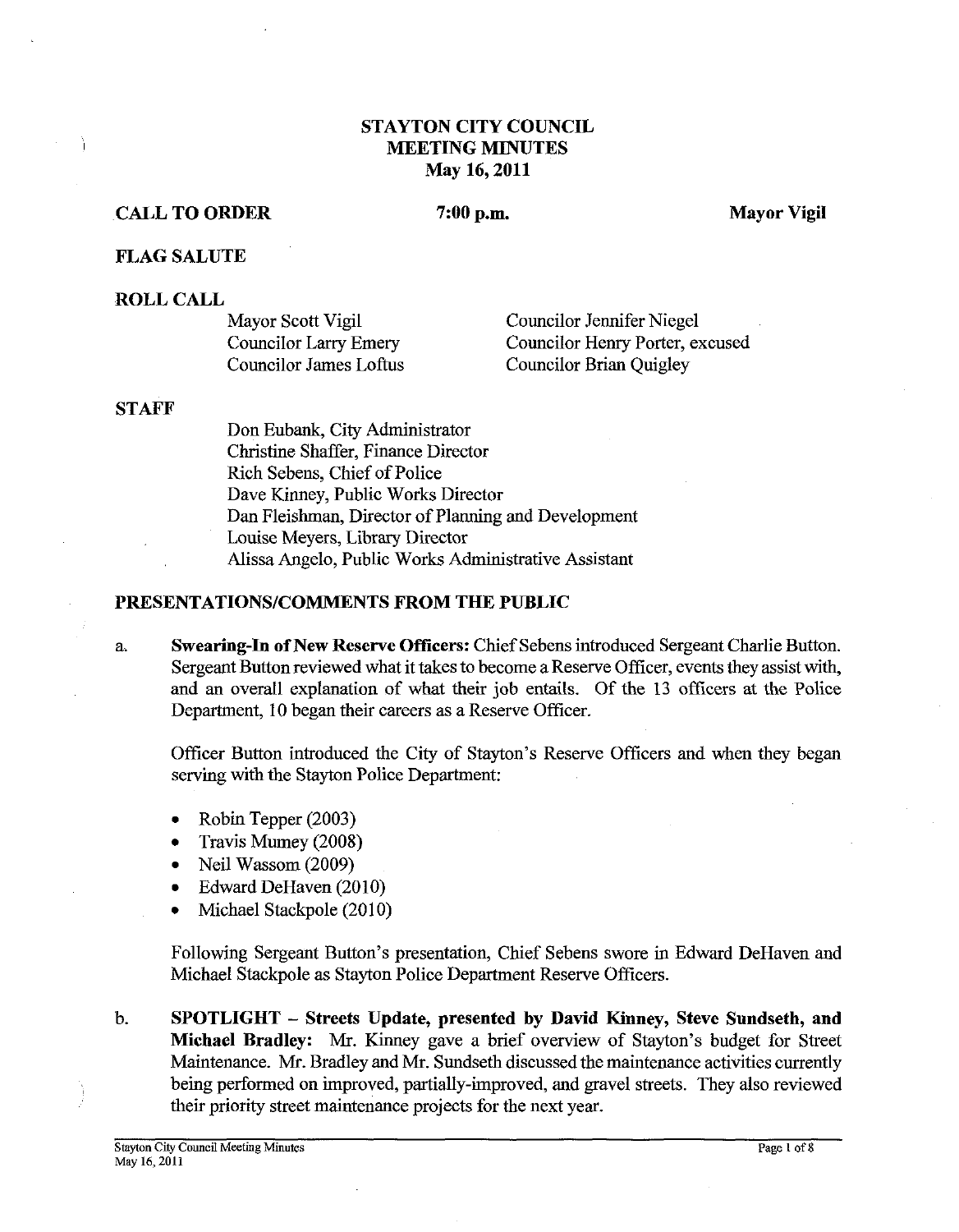Staff is seeking input from the Council as to the path they would like to see the City go with handling street maintenance and will bring policy change suggestions back to City Council.

# ANNOUNCEMENTS

- a. Additions to the Agenda: Mayor Vigil asked that the appointment of Rich Hatfield to Planning Commission be added to Business from Mayor on the Agenda.
- b. Declaration of Ex Parte Contacts, Conflict of Interest, Bias, etc.: None.

# CONSENT AGENDA

- a. City Council Meeting Minutes of May **2,2011**
- b. El Mariachi Change of Ownership

MOTION: From Councilor Emery, seconded by Councilor Niegel, to adopt the Consent Agenda. Motion passed **4:O.** 

# PUBLIC HEARING

# State Revenue Sharing Funds **2011-2012** FY

- a. Commencement of Public Hearing: Mayor Vigil opened the public hearing at **7:35** p.m. and read the opening statement.
- b. Staff Report Christine Shaffer: Ms. Shaffer reviewed the staff report included in the Council packet. She also asked the Council to direct staff as to how they would like to see the monies distributed this year.
- c. Proponents' Testimony: None.
- d. Opponents' Testimony: None.
- e. General Testimony: David Nielsen, 2069 Cardinal Avenue. Mr. Nielsen requested that all available State Revenue Sharing Funds be used to maintain City streets.
- f. Questions from Public: None.
- g. Questions from Council: None.
- h. Staff Summary: Ms. Shaffer that she would like the Council to direct staff as to the process they would like to see for distribution of the Community Grant funds.
- i. Close of Hearing: Mayor Vigil closed the public hearing at 7:39 p.m.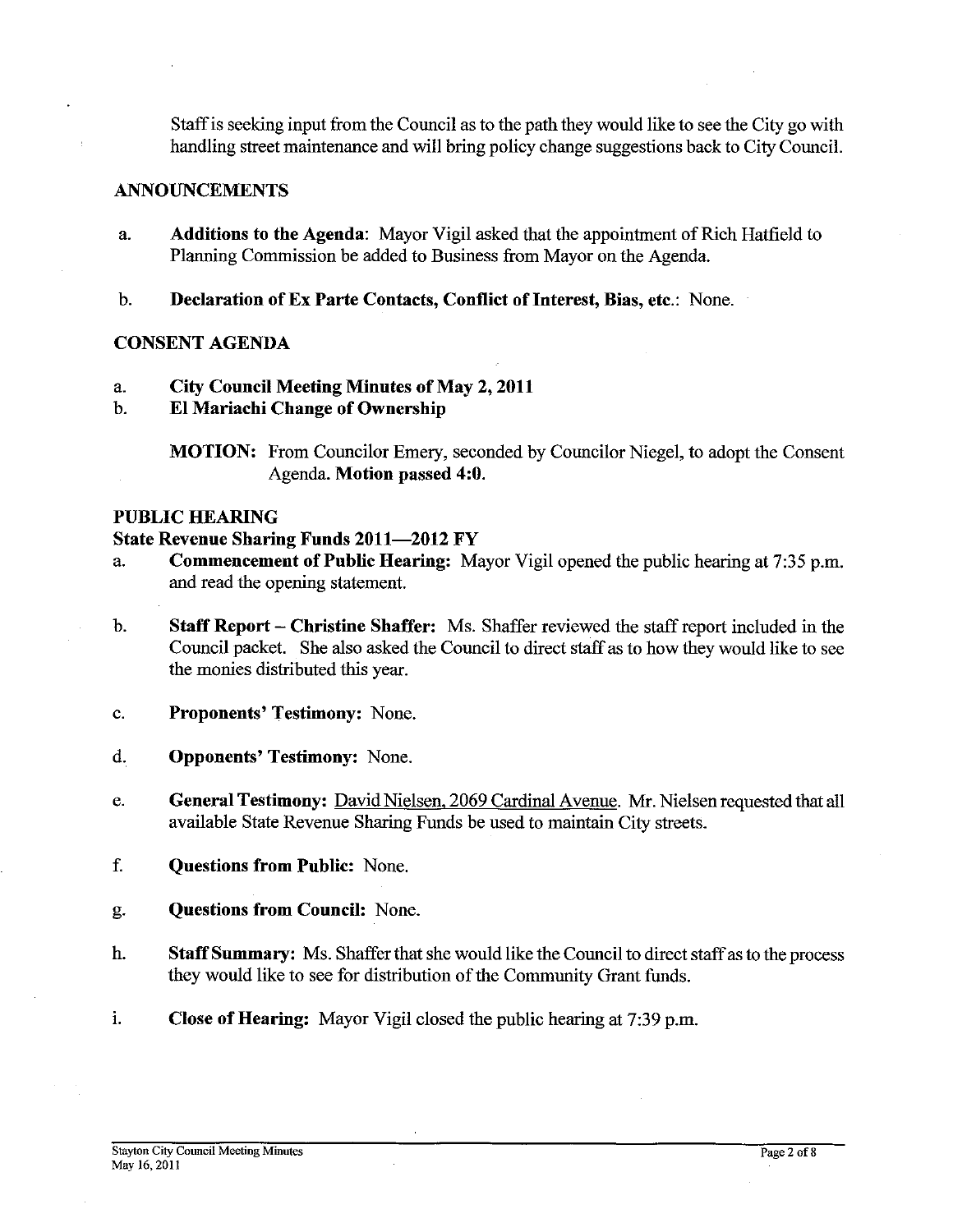## **UNFINISHED BUSINESS**

#### **Ordinance No. 935 Business Licenses, Permits,** & **Regulations**

a. **Staff Report: Mr.** Fleishman reviewed changes requested by the Council at the May 2,201 1 City Council meeting. He also explained an additional change made by staffto the proposed Ordinance regarding pawn dealers.

Staff received comments from Councilor Emery following distribution of the City Council packets and those corrections were made to the draft distributed to the Council at the beginning of the meeting.

b. **Council Deliberation:** Councilor Loftus referring to "Promotional Event" (page 5) stated it is his understanding that if you are a civic organization, you can host a promotional event. If you are a private business wanting to set-up an inflatable device or have pony rides, and charge for their use, would this be an allowed use on that private property the way the ordinance is written. Mr. Fleishman responded that this would fall under the definition of a carnival rather than a promotional event. This would be permitted after a license is obtained. If you are not charging, then it would be considered a promotional event.

Councilor Loftus then asked if he set up a beer garden and charged an admittance fee, would this be considered a promotional event. Mr. Fleishman stated if it were an ongoing, permanent part of his business it would not.

#### c. **Council Decision:**

**MOTION:** From Councilor Niegel, seconded by Councilor Quigley, to approve Ordinance No. 935, amending Stayton Municipal Code, Title 5, Business Licenses, Permits, and Regulations as presented by staff. **Motion passed 4:O.** 

# **PEG-SCTC Agreement Report**

- a. **Staff Report: Mr.** Eubank reviewed the staff report included in the Council packet. Mr. Kingsley spoke about the benefits to the community by entering into the agreement with SCTC.
- b. **Council Deliberation:** Councilor Loftus inquired about SCTC having exclusive rights to videos, and whether this was appropriate. He doesn't feel the City has the power to waive someone else's copyrighted material and give sole exclusive use to SCTC.

Councilor Niegel pointed out that the Letter of Understanding is what is important, not so much the memorandum fiom SCTC. Mr. Eubank stated the City Attorney has reviewed the Letter of Understanding, and this is standard language. He pointed out that it does state public or education sectors, and doesn't mention government. The City would only buy the government portion, which will normally only include town hall forums.

Councilor Loftus stated he doesn't have a problem with the Letter of Understanding.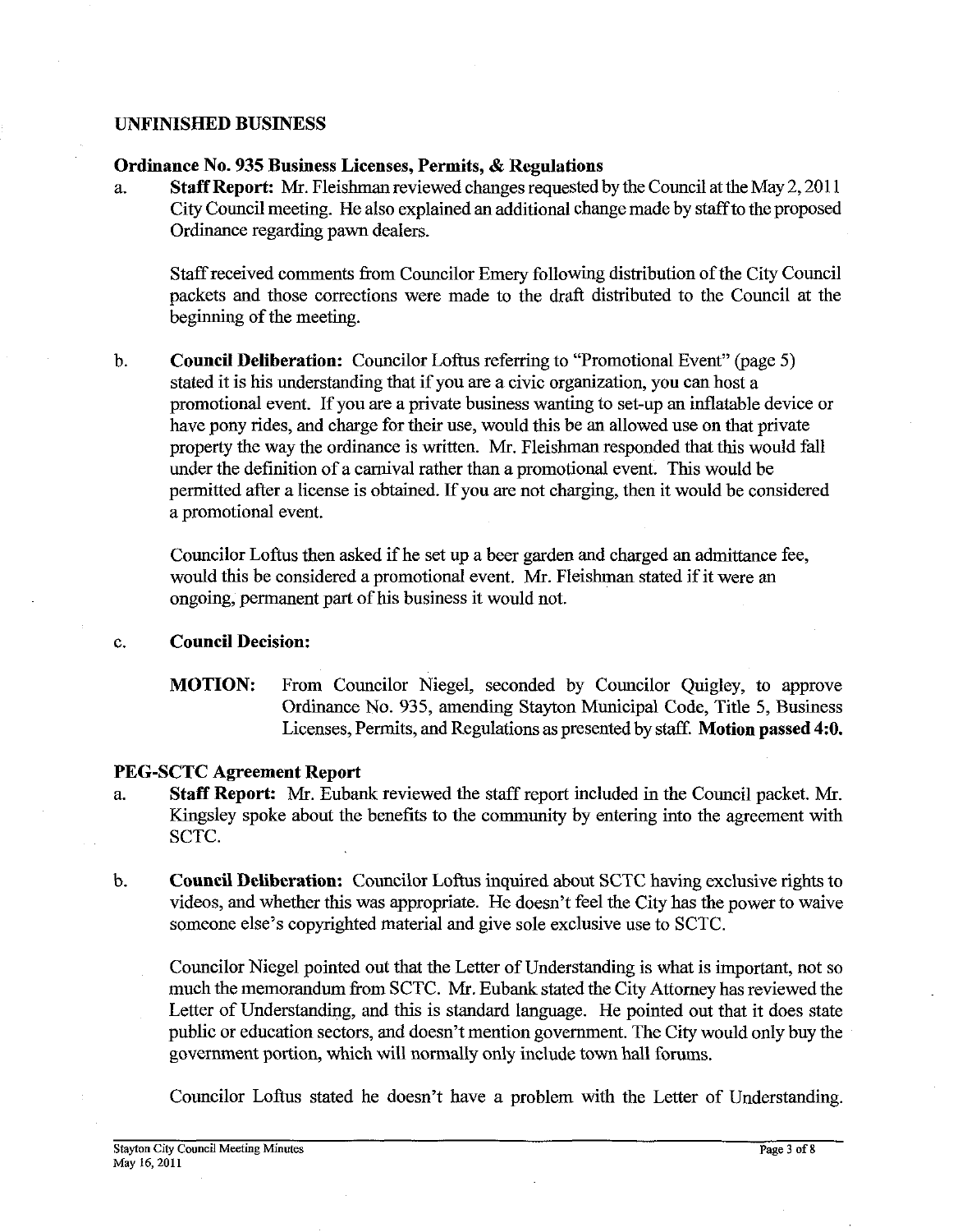However, he is concerned about the memorandum from SCTC.

# c. **Council Decision:**

**MOTION:** From Councilor Emery, seconded by Councilor Niegel, to approve the recommendation of staff and the PEG Commission to enter into an agreement with SCTC for Community Video Programming and authorize the City Administrator to sign the Letter of Understanding. **Motion passed 3:l (Loftus)** 

#### **NEW BUSINESS**

**Resolutions No. 870 Declaring Eligibility to Receive Revenue Sharing Funds** & **No. 871 Declaring the City's Election to Receive State Shared Revenues** 

- a. **Staff Report:** Ms. Shaffer reviewed the staff report included in the Council packet.
- b. **Council Deliberation:** None.
- c. **Council Decision:**

**MOTION:** From Councilor Niegel, seconded by Councilor Emery, to approve Resolution No. 870, Certifying the City of Stayton's Eligibility to Receive State-Shared Revenues by Providing the Necessary Municipal Services and to approve Resolution No. 871, Declaring the City's Election to Receive State Revenues. **Motion passed 4:O.** 

Ms. Shaffer explained that she would like input regarding the Community Grant. She asked as part of the application process for the Community Grant, would the Council still like to see financial information or budgets from applicants.

Councilor Quigley asked if the application includes a section asking how many times the applicant has been awarded a Community Grant and the amount of each award. The Council came to a consensus that this should be added to the application.

Councilor Loftus spoke about Senior Center and Boy Scouts. He asked if there is a notification process to let the public know these Community Grants are available. Ms. Shaffer stated that the purpose of the two public hearings is to serve as notification to the public that these funds are available.

Mayor Vigil asked the Council if they would like to continue to see financial information or budgets from applicants. Councilor Loftus stated he felt it was important to at least see a snapshot of the applicant's budget. The Council agreed to keep this requirement.

# **Resolution No. 872 Establish Standards** & **Procedures for Use of the City's Message Board**

a. **Staff Report. Mr.** Kinney reviewed the proposed standards and procedures for use of the City's Message Board.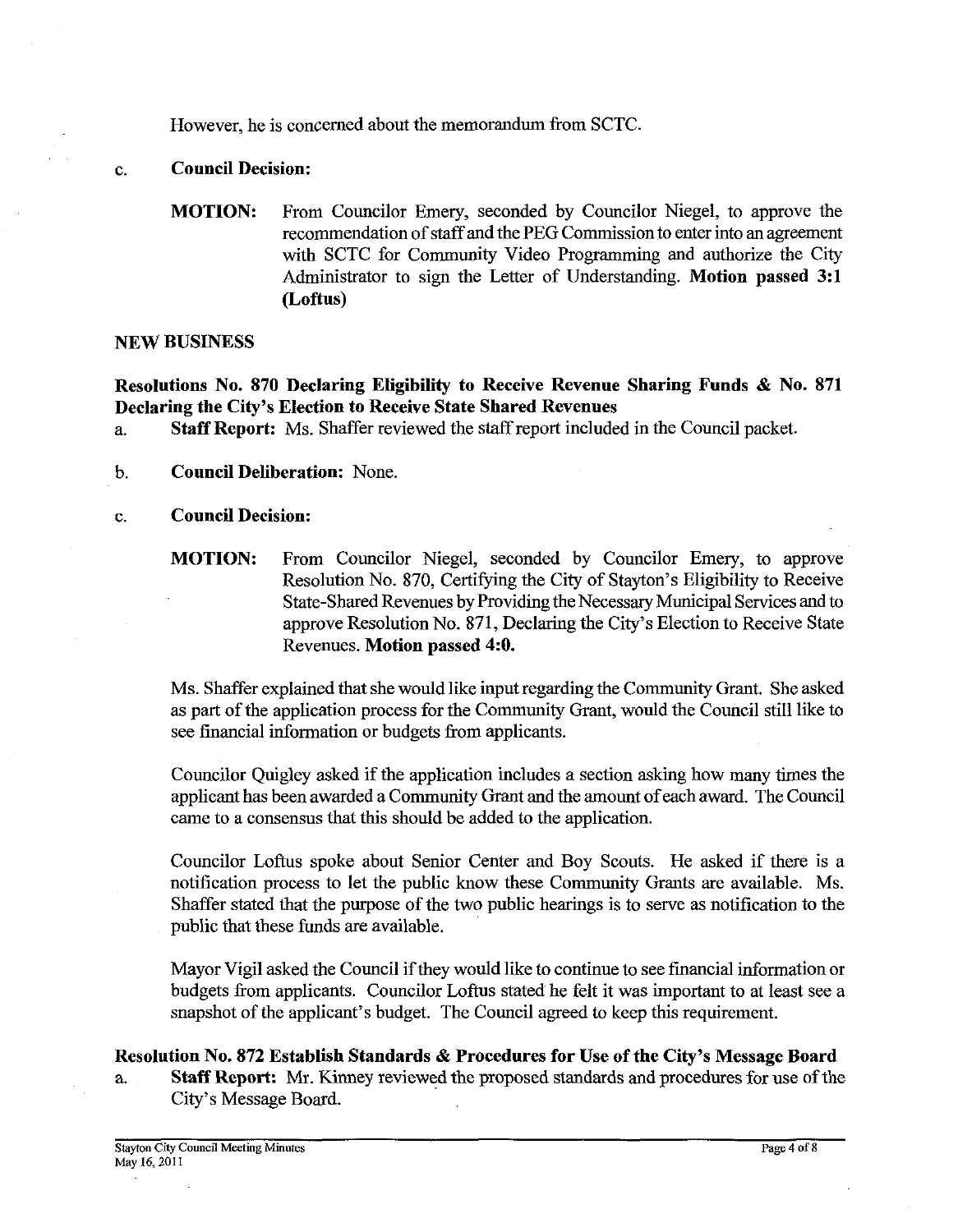b. **Council Deliberation:** Mayor Vigil asked if there is a need to include an exception for Chase Bank who paid for the sign to be there and have a business advertisement on the sign. Mr. Kinney stated no, this is considered a separate part of the sign.

Councilor Loftus inquired as to why birthdays, anniversaries, and weddings are excluded from being posted on the board. Councilor Emery indicated he had the same question. Mr. Kinney stated this is a policy decision for the Council. These items can be removed from the list prior to adoption if the Council chooses to do so.

Councilor Loftus stated he has an issue with the City being able to edit and/or condense messages. He stated if the message is condensed too much, it won't make sense and will the user receive a refund. Mr. Kinney indicated there is no charge for the use of the message board.

Councilor Niegel suggested clarifying on the application the description for each side of the sign.

Councilor Emery asked if a message such as "Don't forget to vote by May 17!" would be acceptable. Mr. Kinney stated this would be ok because you are encouraging people to exercise their right to vote.

Councilor Loftus stated he would like to see the resolution changed to allow the posting of birthdays, anniversaries, and weddings. The Council agreed to amend the Resolution by modifying section 3.i, by deleting birthdays, anniversaries, and weddings from the messages not allowed on the board.

# b. **Council Decision:**

**MOTION:** From Councilor Loftus, seconded by Councilor Emery, to approve Resolution No. 872, Establishing Standards & Procedures for Use of the City's Message Board as amended. **Motion passed 4:O.** 

# **STAFF/COMMISSION REPORTS**

# **Finance Director** - **Christine Shaffer**

- a. **Monthly Fiance Department Report.** Ms. Shaffer reviewed the monthly operating report for Finance.
- b. **Pool Closure Pinancial Impact:** Ms. Shaffer spoke about the financial impact of the Pool closures due to the resurfacing project. She explained that by closing the Pool during these times, money was saved due to lower personnel costs and operations costs during that time.

# **Police Chiefs Report** - **Rich Sebens**

a. **Statistical Report April 2011:** Chief Sebens briefly reviewed the April 2011 Statistical Report.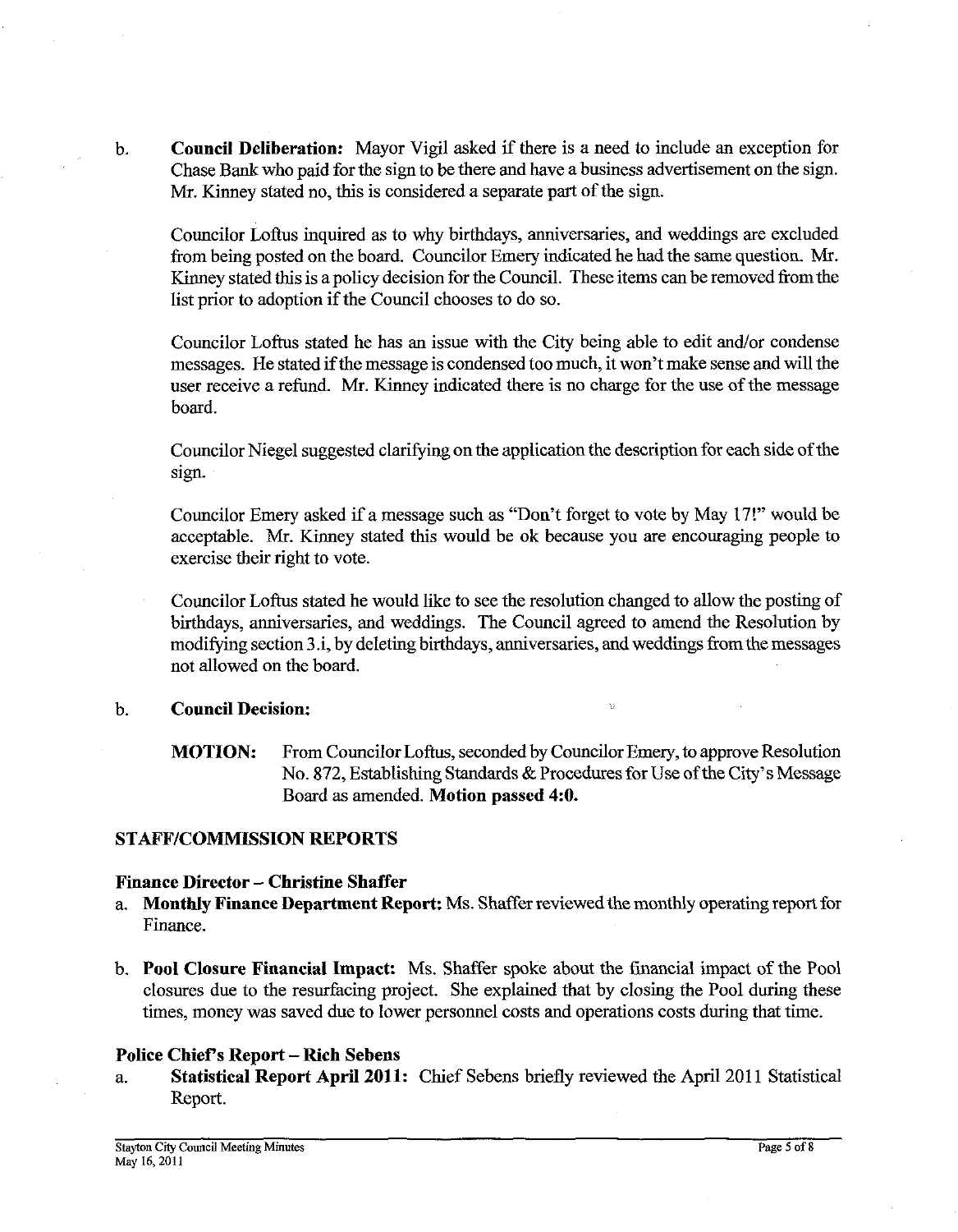Councilor Loftus asked how any remaining open cases in Sublimity will be handled after July 1. Chief Sebens stated larger cases will be transferred to Marion County, and smaller cases will be completed by the Stayton Police Department. Due to retention requirements, evidence must be kept for a certain number of years, and will be transferred over to Marion County.

Councilor Loftus asked if the City of Stayton will be charging the City of Sublimity if one of our Officers is required to go to court to testify for a case that occurred in Sublimity. Chief Sebens stated there would not be a charge for this, as we are assisting other agencies just as they would assist us in this type of situation.

b. **Prescription Drug Turn-In Event:** Chief Sebens spoke about the Prescription Drug **Turn-**In Event which was held on April 30 at the Stayton Public Library.

Councilor Loftus asked if the Police Department has considered doing an event like this more than once per year. Chief Sebens explained that this is something staff has considered. However, they have found difficulty in fmding a secure place to place a container at the Police Department that would be accessible at all times but secure enough to not be monitored at all times. Currently, two Prescription Drug Turn-In events are being done a year.

Councilor Emery asked if any crosswalk enforcements have been done recently. Chief Sebens indicated they have done a couple crosswalk enforcements already this year.

#### Public Works Director's Report - Dave Kinney

a. **April 2011 Monthly Operating Report.** Mr. Kinney reviewed the April Monthly Operating Report for the Public Works Department.

Councilor Quigley inquired as to when the last time the City has collected System Development Charges (SDC). Mr. Kinney indicated he wasn't positive but he believed it was approximately two months ago. Mr. Fleishman added he believes there have been approximately two New Single Family Dwelling permits issued this calendar year. Each of these permits would have resulted in SDC's being collected. However, they have definitely been few and far between.

Councilor Loftus asked if the City takes water samples during high rain events. Mr. Kinney stated approximately two times this calendar year storm water samples have been completed. The Wastewater Treatment Plant completes water samples on a daily basis.

Councilor Emery asked about the right-of-way survey stakes on Jetters Way and if the road would be graded in the near future. Mr. Kinney stated the road would be graded in the next couple of months. However, the stakes are there for Northwest Natural to run gas line out to the Wastewater Treatment Plant for the new dryer.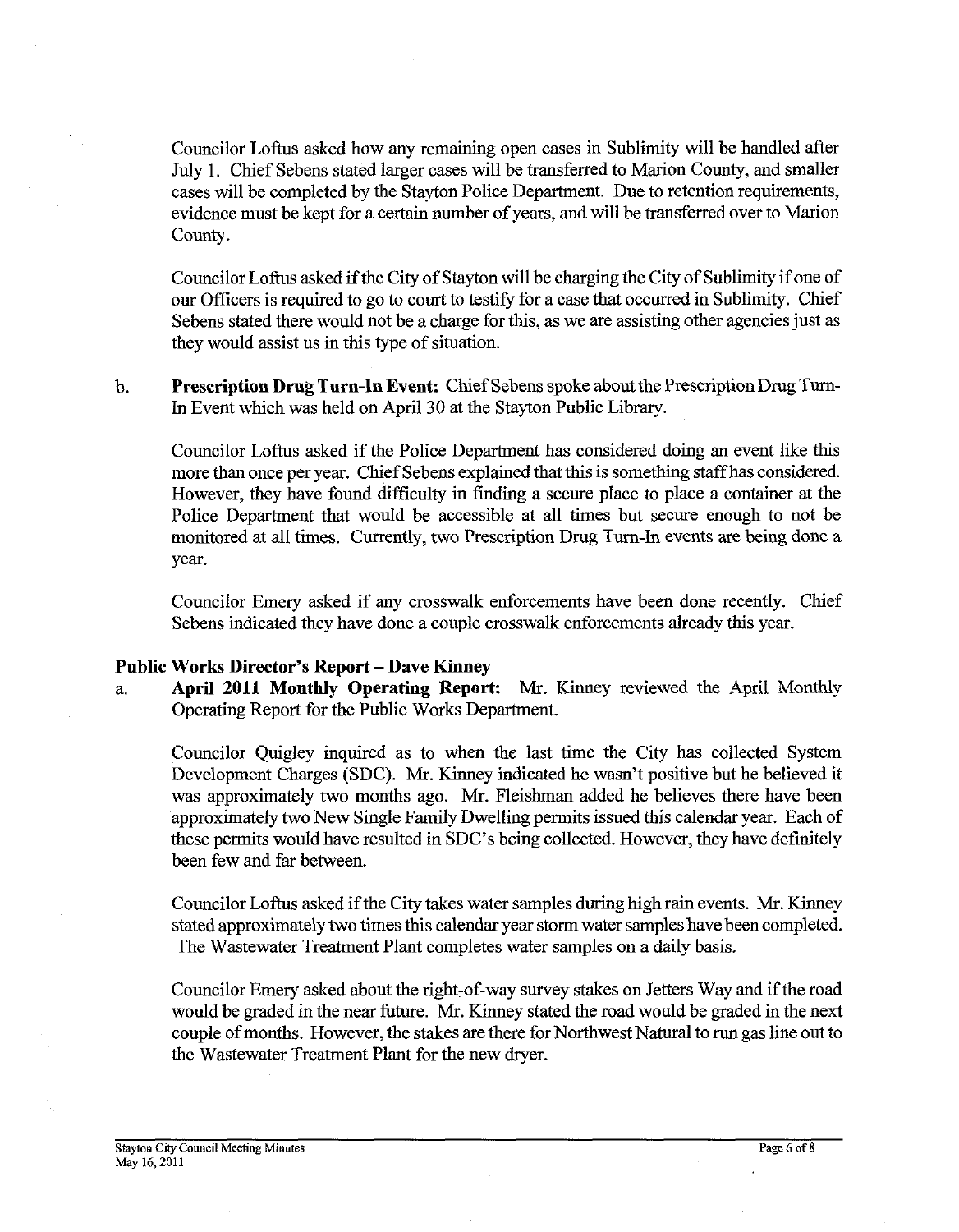# **Pool Manager's Report** - **Rebekah Meek**

a. **April 2011 Monthly Operating Report:** Ms. Meeks reviewed the April 201 1 Pool Operating Report and spoke about the upcoming first annual Stayton Sprint Triathlon on May 21.

# **Library Director's Report – Louise Meyers**<br> **a.** April 2011 Activities/Statistics: Ms.

April 2011 Activities/Statistics: Ms. Meyers reviewed the April 2011 Library statistics. Recently, several staff members were able to attend the Oregon Library Association annual conference. Also, the Summer Reading program will begin in June. On May 14, the Library held a special children's program called "Pigeon Wants a Party."

Councilor Loftus commented about the numbers in Ms. Meyers report for non-residents fees. He saw that it was quite high. Ms. Meyers indicated unfortunately the amount for library card fees for non-residents on her report was incorrect and will be adjusted. This was a quarterly payment for E-commerce from CCRLS for fmes and other fees that was put into library card fees. However, this number is not too far off. Ms. Shaffer indicated the adjustment is approximately \$1,080. He asked if there was a way to tell how many library cards are issued to residents vs. non-residents. Ms. Meyers indicated she could do that.

The Library Board will have two upcoming vacancies to fill after June 30. If anyone is interested in filling these vacancies, they should speak with Mayor Vigil or Ms. Meyers.

# **PRESENTATIONSICOMMENTS FROM THE PUBLIC** - **None.**

#### **BUSINESS FROM THE CITY ADMINISTRATOR** - **None.**

# **BUSINESS FROM THE MAYOR**

# a. **Appointment of Rich Hatfield to Planning Commission:**

**MOTION:** From Councilor Quigley, seconded by Councilor Emery, to appoint Rich Hatfield to the Stayton Planning Commission. **Motion passed 4:O.** 

#### **BUSINESS FROM THE COUNCIL**

a. **Councilor Quigley's Request for Information RE: Formation of an Audit Committee:** Ms. Shaffer reviewed the informational report included in the Council packet.

Councilor Quigley stated he had two reasons for asking that this be discussed further. The first was due to the recommendation by the City's Auditor and secondly, because the budget process was recently completed and he didn't want to see it forgotten.

Councilor Loftus wondered if the City did have an Audit Committee would troubles such as those of the City of Sublimity, had been caught by the Committee.

Ms. Shaffer stated yes, an Audit Committee would be a benefit if it were comprised of